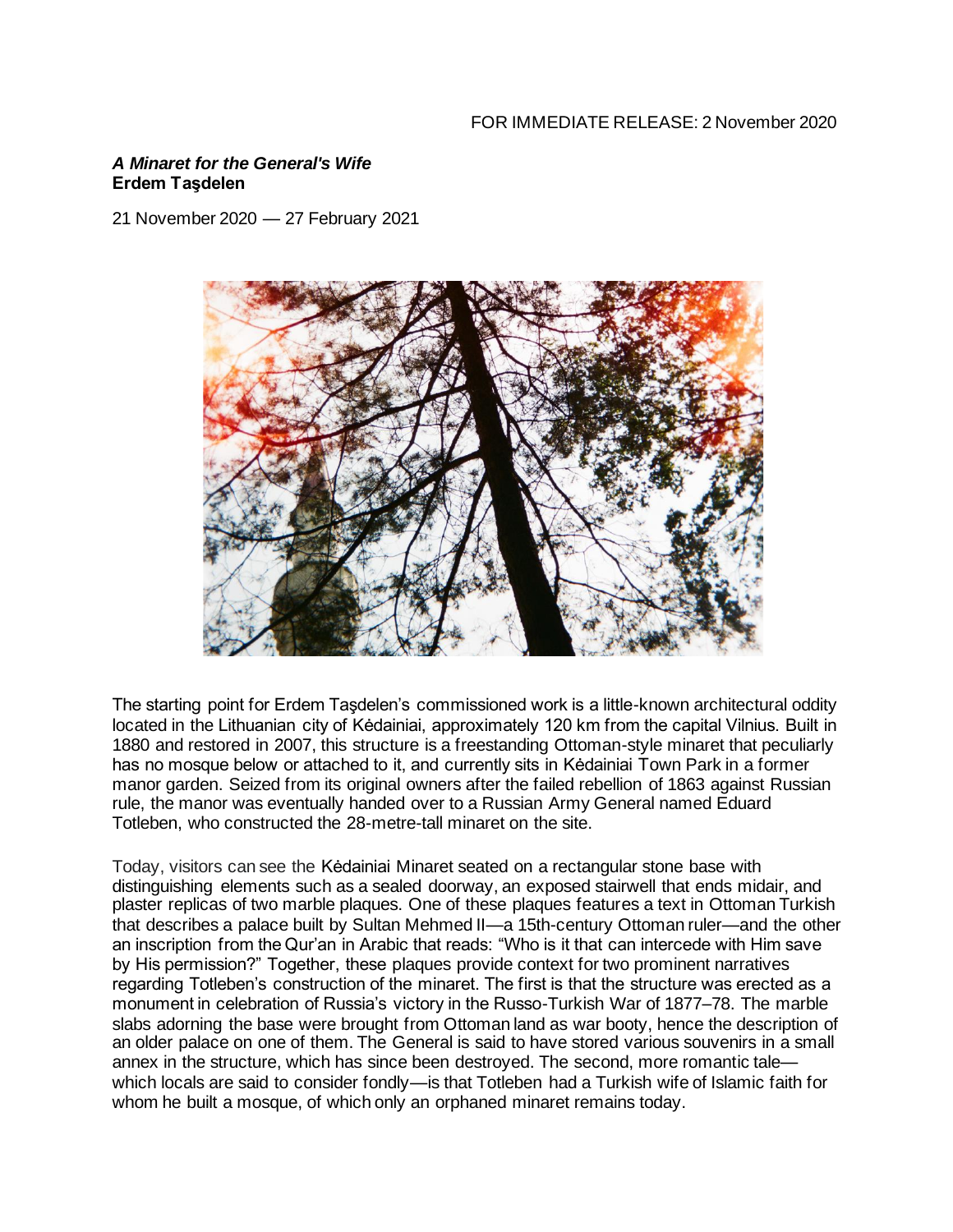In *A Minaret for the General's Wife*, the minaret becomes a metaphor for that peculiar and potent feeling of being corporeally out of place, for structures built in locations where they seemingly don't belong, and for objects brought out of context—in other words; displacement, appropriation, and extractivism. In his search to uncover the origins of the Kėdainiai Minaret, Taşdelen takes up these tensions through an array of disparate and tangentially related materials, assembling miscellanea in a web of relational and spatial collage. The resulting installation comprises archival documents, replicas of artefacts, audiovisual material, a curious selection of objects and a book of vignettes from undisclosed origins. Together, these elements expose *and* interrupt connections that enable historical storytelling, and through this tension forge a place wherein the artist elicits a multiplicity of readings.

For Taşdelen, the archive and the personal narrative are both invariably constructed. In bringing together historical and fictional elements, the artist complicates how we consider our own narratives and memories. At Mercer Union, Taşdelen presents primary sources, translations and fabulations referencing the Kėdainiai Minaret in equal measure, compelling the viewer to consider the confounding dichotomy between the authenticity of a material record and the myriad truths spoken by subjective experience. By revealing and simultaneously obscuring connections between the factual and the speculative, Taşdelen sets the stage for various scenarios that collapse reading and authoring at the site of encounter. This gesture purposefully (re)constructs the minaret through a constellation of artworks, where what is deemed poignant or valuable—by virtue of its presence within the exhibition—is but an invitation to trouble the process of distillation itself.

*A Minaret for the General's Wife* is commissioned by Mercer Union, a centre for contemporary art, Toronto, and SAVAC (South Asian Visual Arts Centre), Toronto. SAVAC is supported by the Toronto Arts Council, the Ontario Arts Council, and the Canada Council for the Arts.

$$
\mathsf{SAV4}_{\mathsf{C}}
$$

*A Minaret for the General's Wife* is made possible with Leading Support from RBC Insurance and Support from SAHA Association, Istanbul.



Leading Support for Public Engagement is generously provided by the Toronto Friends of the Visual Arts.



Erdem Taşdelen would like to acknowledge the support of the Canada Council for the Arts, the City of Toronto through the Toronto Arts Council, and Rupert, Lithuania.